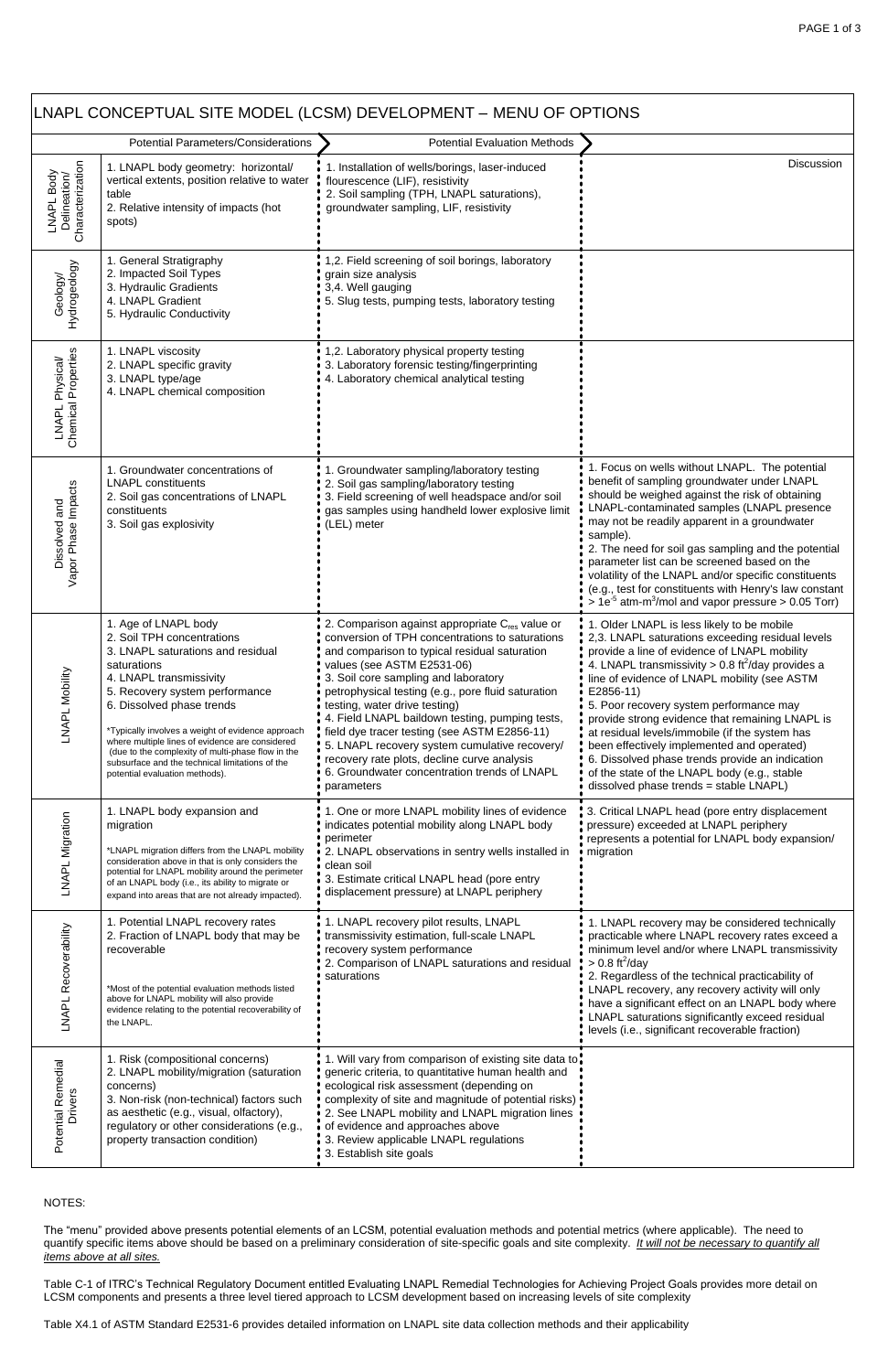## **EVALUATE LNAPL CONCERNS FROM LCSM**





Yes

## LNAPL Remedial Decision Tree